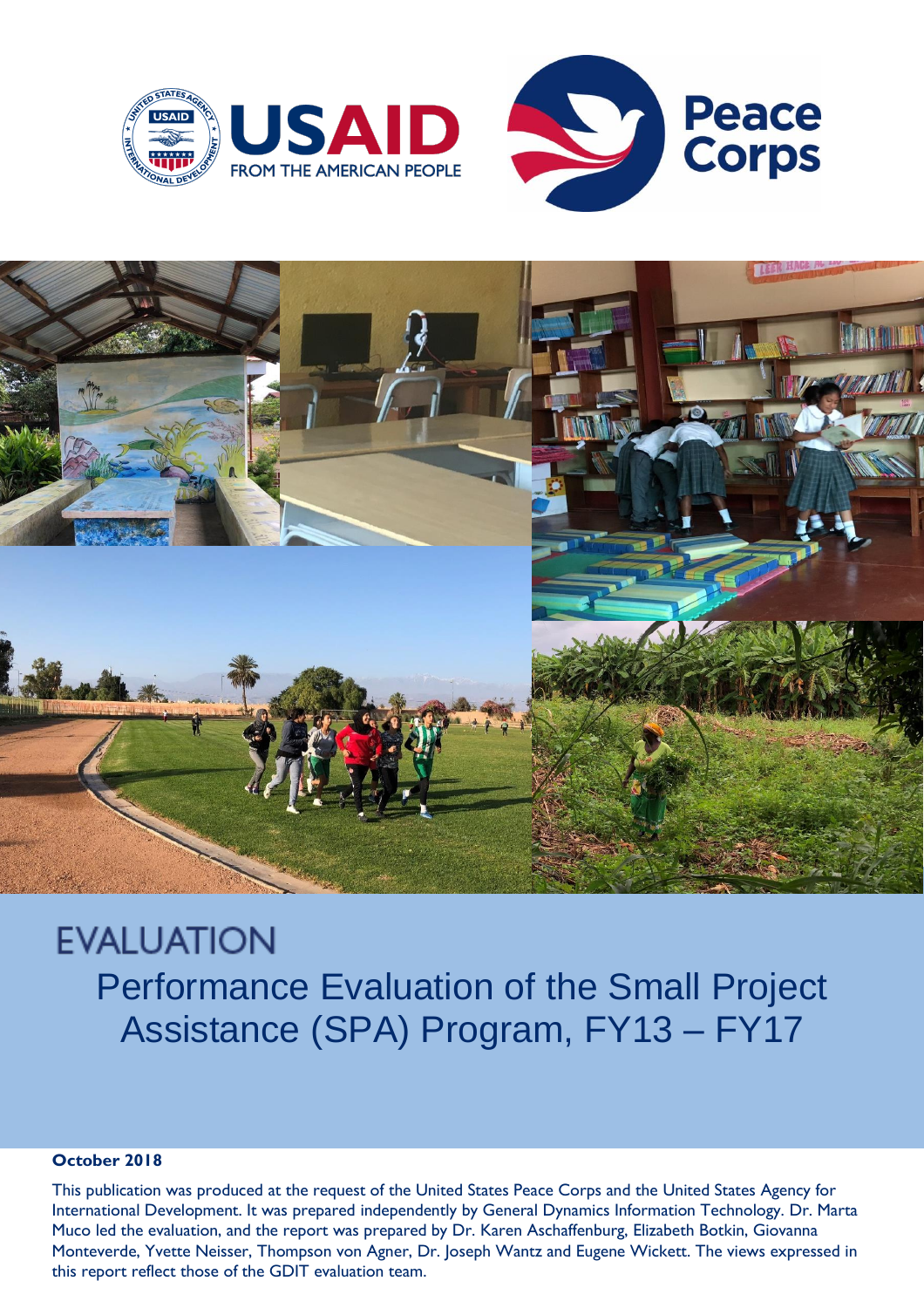## **PHOTO CAPTIONS AND CREDITS**

Photo 1: Mural from the Enhancing Community Marine Protection Project, Antique, Philippines. Taken by Giovanna Monteverde.

Photo 2: Computers and desks from the English Learning Center Project, Ngoma, Rwanda. Taken by Elizabeth Botkin.

Photo 3: Students visit the library from the Elementary School Library Project, Pimentel, Peru. Taken by Karen Aschaffenburg.

Photo 4: Former participants of the Second Annual Girls Sous Massa Soccer Camp in training, Sous Massa, Morocco. Taken by Marta Muco.

Photo 5: Fruit tree nursery from the Alinafe Community Gardens Project, Nkhotakota, Malawi. Taken by Joseph Wantz.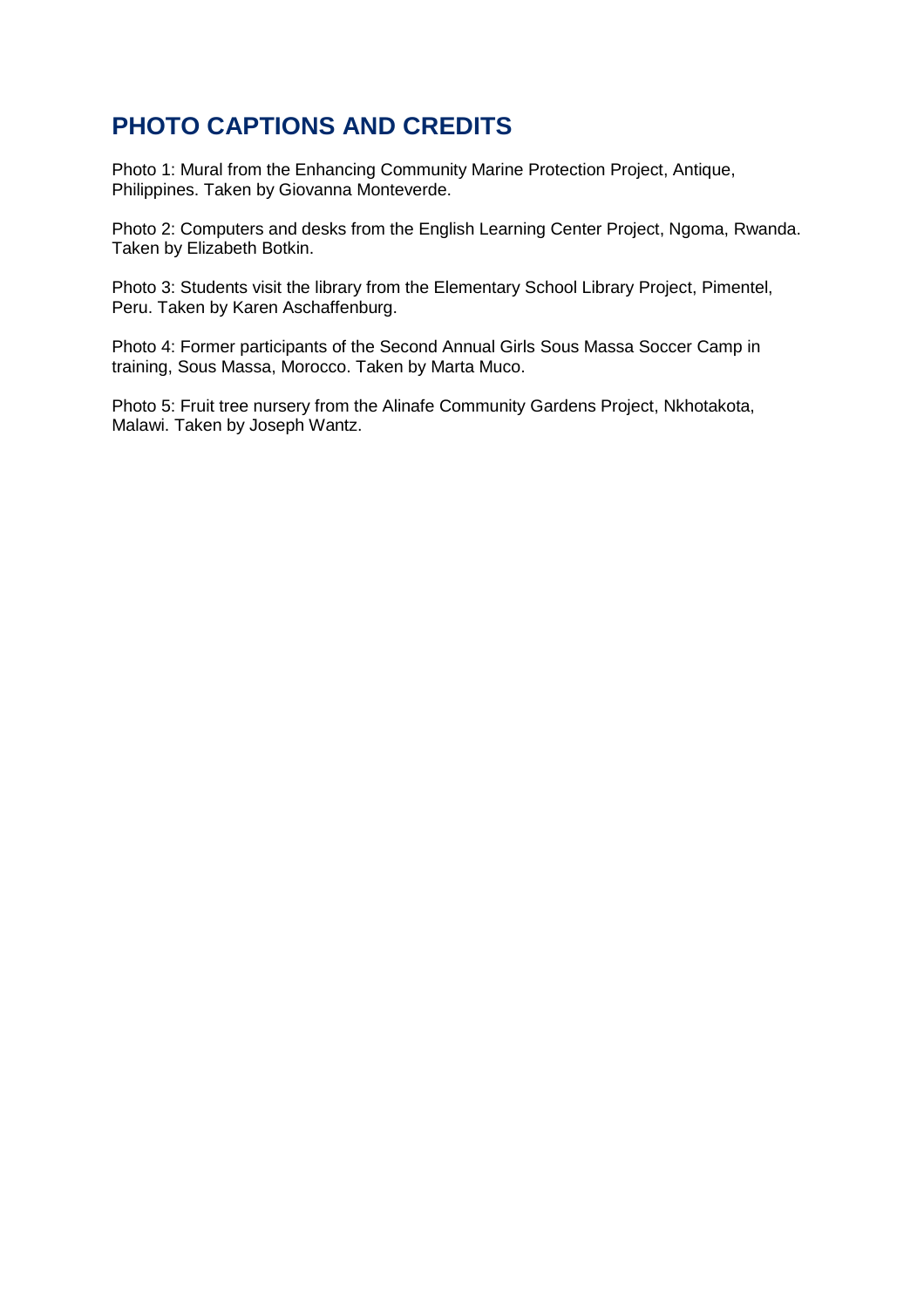### **EXECUTIVE SUMMARY**

#### **SPA PROGRAM OVERVIEW**

The Peace Corps Small Project Assistance (SPA) Program—a joint initiative of Peace Corps and USAID—has supported more than 25,000 grants for small-scale community-initiated development projects, as well as 1,000 training activities around the world over the past three decades. This performance evaluation is focused on the FY13-FY17 grants portion of the \$18M SPA IV Program (Award Number: AID-PPL-T-12-00002). SPA grant projects are funded by a combination of grant project funding, local community contributions, and, in certain cases, third party contributions. These grant projects typically are implemented collaboratively between a Peace Corps Volunteer (PCV) and a sponsoring community-based grantee. Three of the main policy requirements are that the grants must:

- Be community-initiated and directed;
- Meet a determined community need; and
- Promote sustainability and capacity building.

SPA activities take place globally, spanning more than 50 developing countries. Sectors range from health to education to agriculture to civic participation. All activities are designed to meet a specific community need and must conform to or fit within the Peace Corps/USAID priorities set in each country and fit under available funding types.

#### **EVALUATION METHODOLOGY**

The evaluation entailed conducting fieldwork interviews in selected SPA project communities in Malawi, Morocco, Peru, the Philippines and Rwanda. The fieldwork was conducted from January through April 2018. Global administrative data for 2,560 SPA IV grant activities were also analyzed.

Project sites were selected so that the fieldwork sample was as representative as possible of the respective country project portfolio in terms of program year, total funding, geographic representation, and program element, while taking into account travel logistics, security concerns, and even natural disasters.

Overall, GDIT spoke with 664 individuals across 51 fieldwork projects. This included interviews with PCVs, grantees, project participants, beneficiaries, and community leaders. The interviews were then coded and analyzed and, where appropriate, the findings were quantified in order to explore emergent themes. GDIT also assigned projects "sustainability ratings," which included:

- Project sustained, completed, and expanded (28 percent of fieldwork projects)
- Project completed and sustained by the community (39 percent)
- Project completed, but not ongoing (29 percent)
- Project not completed (4 percent)

These ratings were used throughout the report, in multiple data points, to analyze the factors that promote sustainability.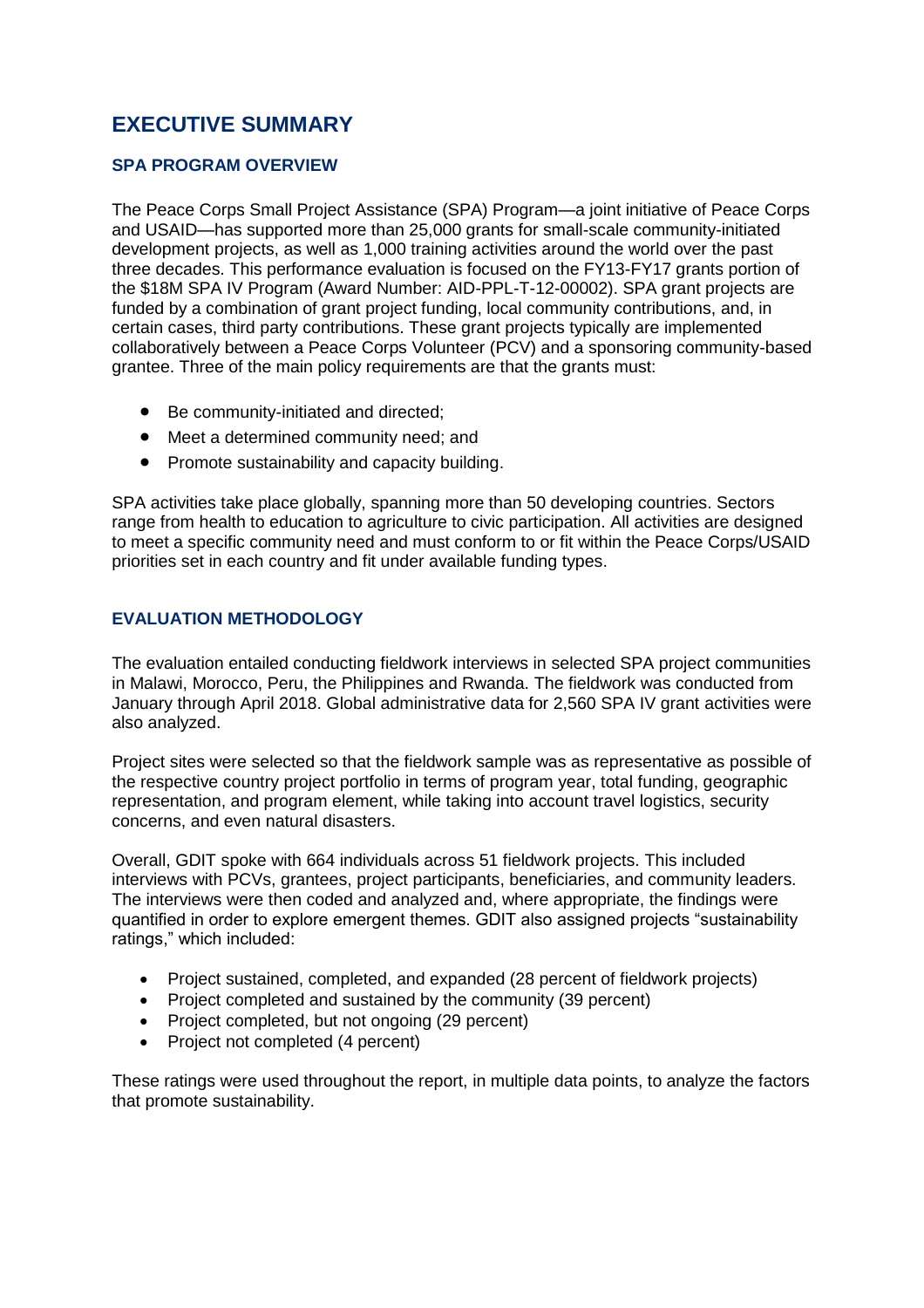#### **FINDINGS**

The evaluation found that the fieldwork projects were remarkably successful in implementation and positively affecting communities. On average, the fieldwork projects directly engaged 33 participants, increased capacity for 338 beneficiaries, and reached 734 indirect beneficiaries. Benefits ranged from improving access to clean water and latrines, to empowering women and girls through sports and education, to providing resources for disabled people to live healthy lives. The projects resonated with the community years after the grant ended, and have led to increased development activities in communities in each fieldwork country. The global data also show that over 900,000 people worldwide have directly benefitted from SPA IV projects and over 380,000 have participated in project implementation. Community engagement and leadership are pivotal components of sustainability.

The key findings are organized by the research questions developed by Peace Corps and USAID, which served as the basis of the evaluation.

#### **RQ1.** *What are the results of community-led efforts associated with SPA grant activities? To what extent are these results likely to be sustained over time?*

Community stakeholders reported that SPA grant activities have had meaningful effects in their communities across the different program elements. The SPA grants have addressed real community needs and provided skills and materials that have allowed the communities to sustain and build upon project momentum after the departure of the PCV.

- Forty-nine of the 51 fieldwork communities successfully implemented their projects.
- Thirty-four communities (67 percent) sustained the projects.
- Of those 34, 14 communities continued to expand the project to include other activities or initiatives.

**RQ2.** *How and to what extent have SPA grant activities contributed toward catalyzing communities to identify, access, and mobilize local resources to meet their needs?*

SPA grant projects and activities have helped catalyze communities to take control of their development needs. Not only have communities been able to sustain the projects begun under the SPA grants (34 or 67 percent of the communities), their experiences have allowed them to both initiate new development activities and identify new resources and local groups to contribute to these efforts.

- Thirteen communities initiated 20 *new* development activities.
- Seventeen of these 20 activities have been community-led, with the other three primarily led by outside groups or government agencies.
- Ten communities reported identifying new local (internal) resources or groups to support further development.

#### **RQ3.** *What are the features of SPA grant activities that did and did not result in sustained local capacity to pursue community-led development?*

Project sustainability has deep roots in community involvement. It is the relationship between the PCV and the community, as well as the strength of community leadership, which appears to contribute to sustainable outcomes. High community engagement in planning, implementing, and contributing resources to the SPA project was observed to be a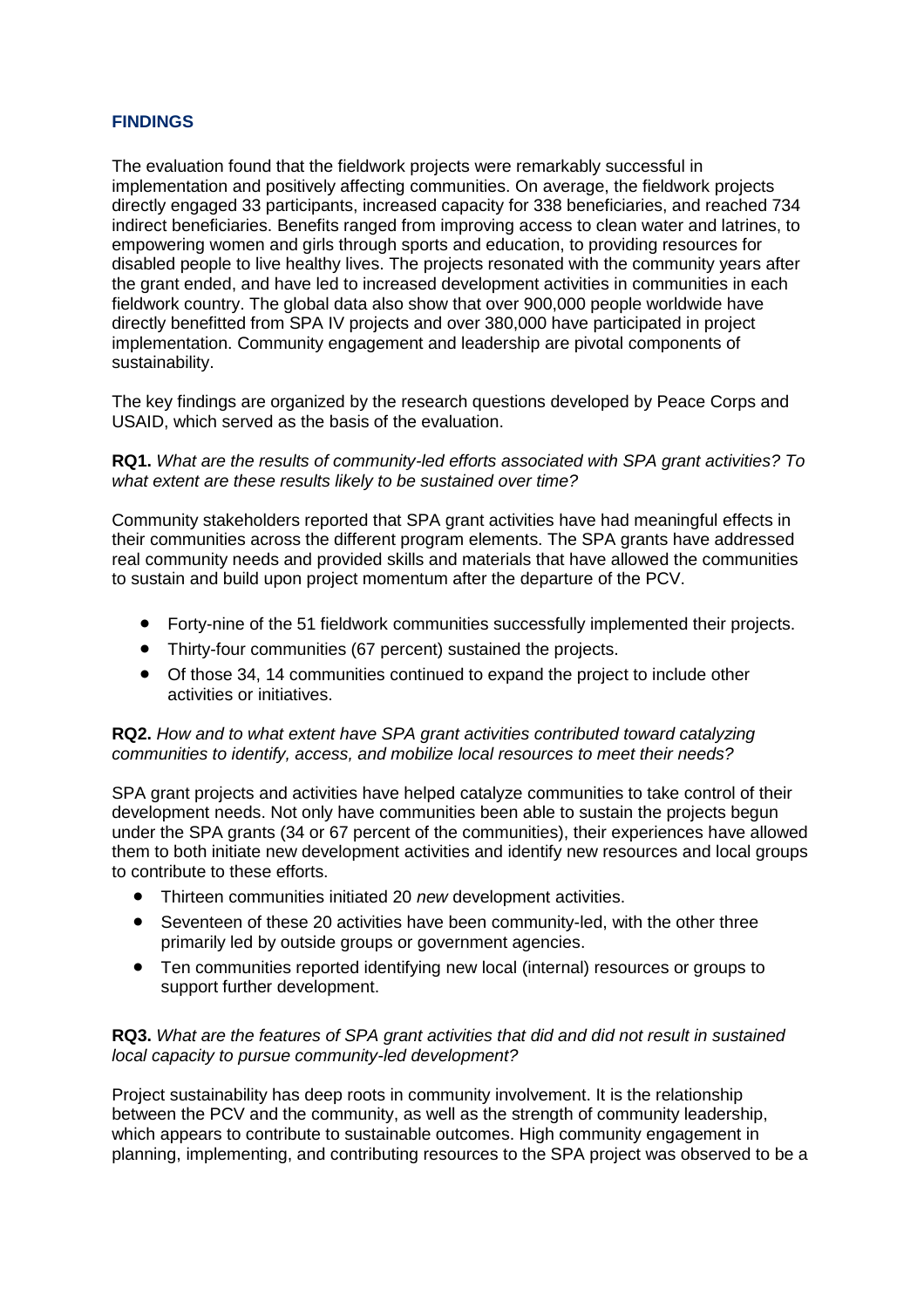key factor in those projects being locally owned and their benefits sustained by the communities.

- Twenty-nine of 51 fieldwork projects were community-led, with 24 (80 percent) resulting in further development efforts, defined as either sustaining the existing activities/project or expanding the project to include new activities and initiatives.
- There was no statistically significant evidence to suggest that project sustainability is primarily driven by specific requirements of the PC Small Grants Framework (funding level, duration, community contribution).
- It is the synergy between the Peace Corps small grants requirements, project goals, community needs, and the PCV's ability to identify a strong partner and catalyze community buy-in that makes projects sustainable over time.

**RQ4.** *What opportunities do stakeholders see to continue making progress on community development after SPA grant activities have ended, and what factors might prevent them from doing so?* 

Stakeholders highlighted changes in their communities and themselves as a result of the SPA projects. Project involvement in various capacities (as leaders, participants, or beneficiaries) fostered self-confidence and a sense of empowerment. In addition, the projects helped communities feel united around a common purpose. These positive effects are independent of current project status – that is, whether or not the project has been become sustainable.

- For fifty-nine percent of the fieldwork projects (30 of the 51), participants and beneficiaries said the project brought people together.
- For fifty-three percent (27 of the 51), participants and beneficiaries said they were empowered by their involvement.
- Forty-five percent (23 of the 51) were specifically designed to benefit women, youth, and children. Women who participated in the SPA projects have gained skills that helped them improve the well-being of their families and enabled them to take on more active roles in their communities.

#### **RQ5.** *What motivates stakeholders to engage, or not to engage, in community-led development efforts, and how can programs designed to catalyze community-led development best approach those motivations?*

SPA project stakeholders are motivated to engage in community-led development efforts in multiple ways, though the source of the idea is not the driving force in motivating community engagement. Attendance at Project Design and Management (PDM) trainings, conducted by the Peace Corps, and the use of a variety of engagement methods to encourage community buy-in, appear to be key factors in driving project sustainability.

- Project sustainability is independent of the individual or entity that originally generated the idea: 21 of 30 (70 percent) projects identified by the PCV were sustained, while four of seven (58 percent) projects identified by a local organization were sustained.
- More than half of projects used two or more tactics to encourage community buy-in.
- In every country studied, a sustainability gap exists between projects where implementers received PDM training and projects where implementers did not receive that training. Of 28 projects where implementers received PDM training, 21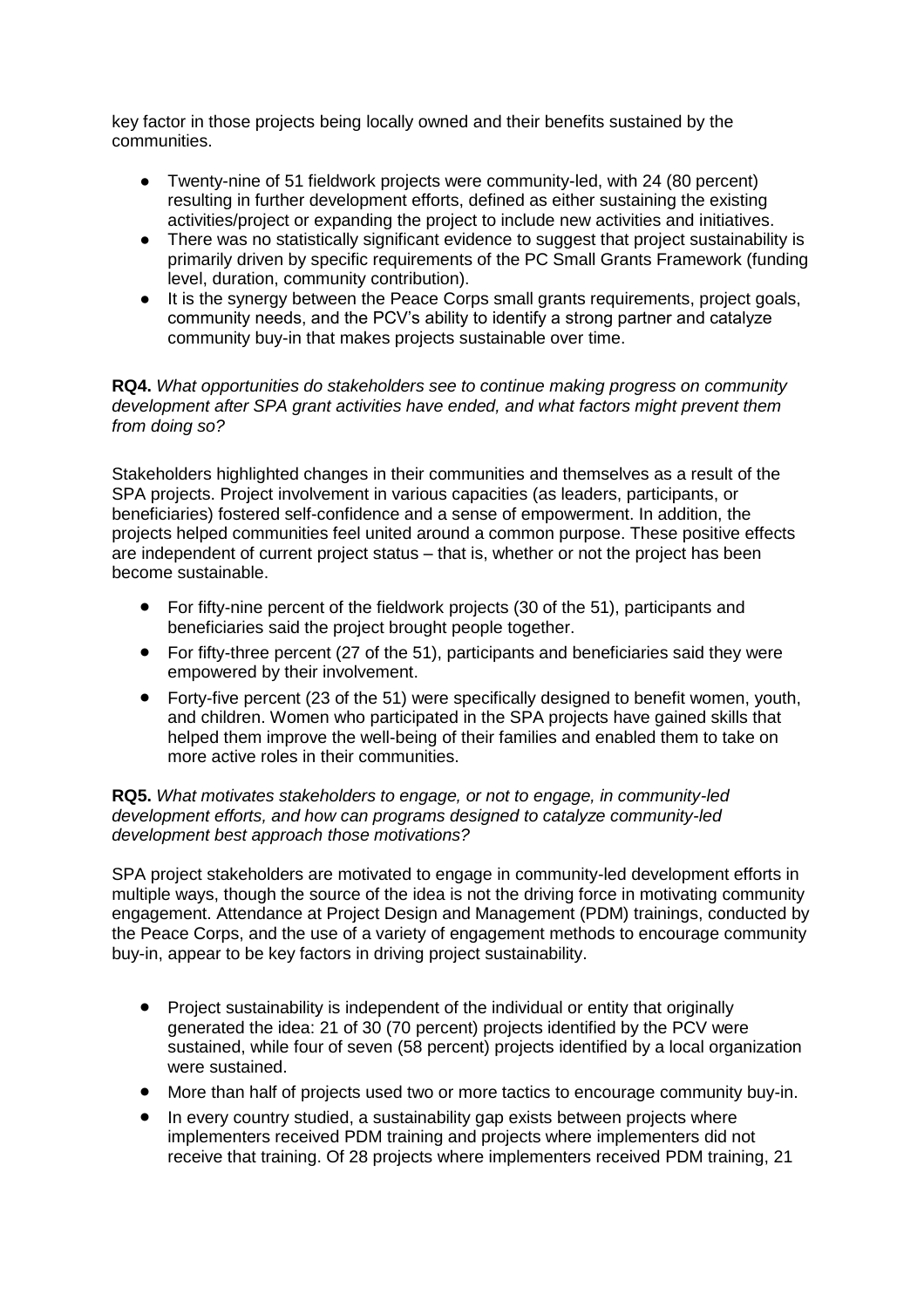were sustained (75 percent); of 23 projects where implementers did not receive PDM training, 13 were sustained (58 percent)

 Only 16 of the 31 projects (52 percent) with no connections to government or NGOs were sustained, in contrast with 18 of the 20 projects (90 percent) that did have these connections.

#### **RQ6.** *Across SPA grant activities, what have been the common challenges to communities organizing for mutual benefit, and how can programs designed to catalyze community-led development help communities to address these challenges?*

While 49 of the 51 fieldwork projects were successfully completed, the projects faced some common challenges during the planning and implementation phases. These challenges inspired communities and the PCV to devise innovative and creative solutions.

- The most common challenges encountered during SPA grant activities, as reported during fieldwork interviews, are budget issues (29 percent), lack of community engagement (49 percent), environmental issues (18 percent), and lack of material resources (18 percent).
- The most important lessons learned for catalyzing community development activities such as SPA projects, according to interviewed stakeholders, are: (1) obtain support from community leaders and other key community stakeholders early on; (2) plan the project scope and timeline carefully to ensure the project can feasibly be completed within the projected time frame; and (3) include training of community members.

#### **RECOMMENDATIONS**

Based on the results of the evaluation, Peace Corps and USAID, in collaboration with GDIT, developed four main recommendations to ensure community engagement, leadership, and a focus on project sustainability are at the forefront of all SPA grant activities in the future.

**Application Documents and Review Process**: Refocus the application around community leadership and stakeholder engagement to promote project sustainability.

- **Training**. PCVs and grantees should receive training prior to beginning project design on the importance of community participation for long-term sustainability. They should also receive instruction on how to identify community resources, partners, and strategies to encourage buy-in.
- **Application Form.** The Peace Corps should revisit the SPA application form to encourage PCVs to strategically plan for project sustainability, not just project completion.
- **Review**. The Peace Corps should pay increased attention during the application review process to ensure the PCV has partnered with the appropriate community leaders, developed strategic partnerships, planned for community buy in, identified local resources and designed a project that can be sustained by the community.
- **Verification**. Prior to award, the Peace Corps grants coordinator should verify the community commitment and project understanding by asking for a local language project summary, speaking with the community grantee by phone, submitting a miniapplication or requiring a letter of support by the community project leader and/or local leader.

**Project Design and Implementation**: Restructure project design process to better incorporate community input, needs and strengths.